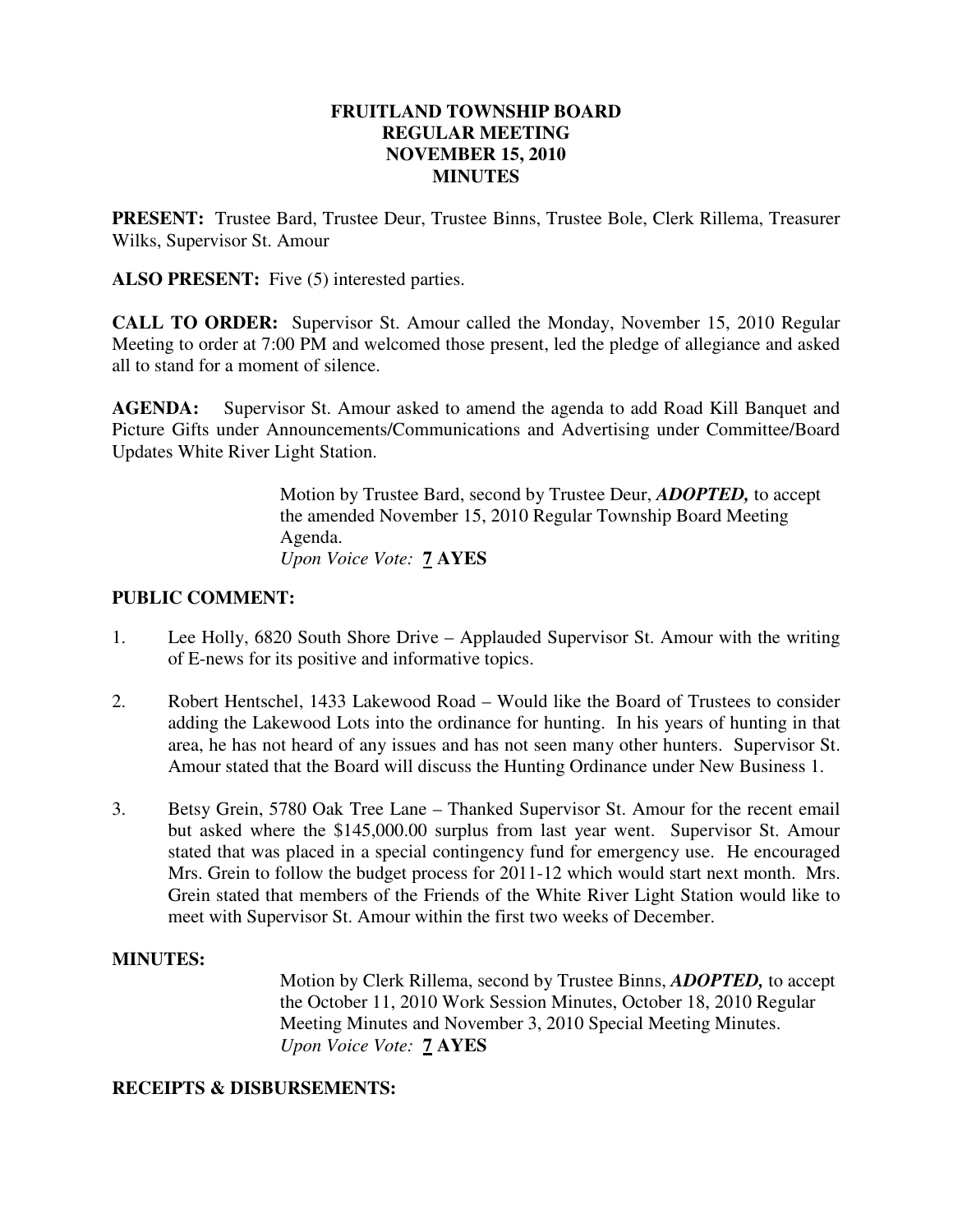Motion by Treasurer Wilks, second by Trustee Deur, *ADOPTED,* to accept the Receipts of \$75,592.08 and Bank Balance and Certificate of Deposits of \$912,916.22 for the period of October 1, 2010 through October 31, 2010 as reported by Melissa Wilks, Fruitland Township Treasurer and approve General Fund 101 Disbursements in the amount of \$65,288.99, Fund 120 Disbursements in the amount of \$122,107.50 and Fund 130 Disbursements in the amount of \$450.00 for the period of October 1, 2010 through October 31, 2010, as reported by Karolyn Rillema, Fruitland Township Clerk. *Upon Voice Vote:* **7 AYES** 

#### **ANNOUNCEMENTS:**

Supervisor St. Amour thanked Dr. Holly for his comments during public comment regarding enews. Supervisor St. Amour was disappointed that Terry Pepper of the Great Lakes Lighthouse Keeper's Association was not willing to talk with the Citizen's Advisory White River Light Station Committee but was encouraged that if a 501(c) 3 organization were to take over the White River Light Station his organization would be willing to help. The Friends of the White River Light Station's recent newsletter was received by Supervisor St. Amour. Supervisor St. Amour sent an email to Mrs. Grein clarifying several misstatements that were written in the newsletter. The Duck Lake Survey is no longer active on the website. A copy of the results and comments are available for review. The annual Road Kill Banquet of the MCRC is being held on November 30, 2010. Please contact Treasurer Wilks with your reservation. Supervisor St. Amour thanked Dr. and Mrs. Lee Holly for their donation of two aerial pictures – one of Fruitland Township and one of Duck Lake which will be both hung in the meeting room.

## **COMMITTEE/BOARD UPDATES:**

- White Lake Ambulance Authority Trustee Bard stated the next meeting of the WLFA will be on Wednesday, November 17, 2010.
- White Lake Fire Authority Treasurer Wilks stated that the materials for the dry hydrants should be delivered within the next day or two. The permits have not been received back yet for the dry hydrants. The ISO rating will be performed after the installation of the dry hydrants. Treasurer Wilks stated that the WLFA Board voted to hold their meetings every other month beginning in January 2011.
- Parks and Recreation Commission Trustee Binns stated that the Master Plan of the Parks & Recreation Commission has been revised by the Board of Trustees. A meeting was to be scheduled to discuss a few areas that were in question but has been postponed and addressed by the Parks & Recreation Commission at its next meeting. Supervisor St. Amour received authorization from the MCRC for additional parking along Scenic Drive near Marcus Park. Supervisor St. Amour will ask Don Underwood, maintenance, to take an inventory of signage necessary for this additional parking and work with the MCRC for sand placement that would be necessary. An ordinance change would be necessary for the additional parking and will be added to the December work session agenda. Trustee Binns stated that Commissioner Marcinkowski continues coordinating a 5K Run to take place next summer with a rallying at Nestrom Park. More details forthcoming.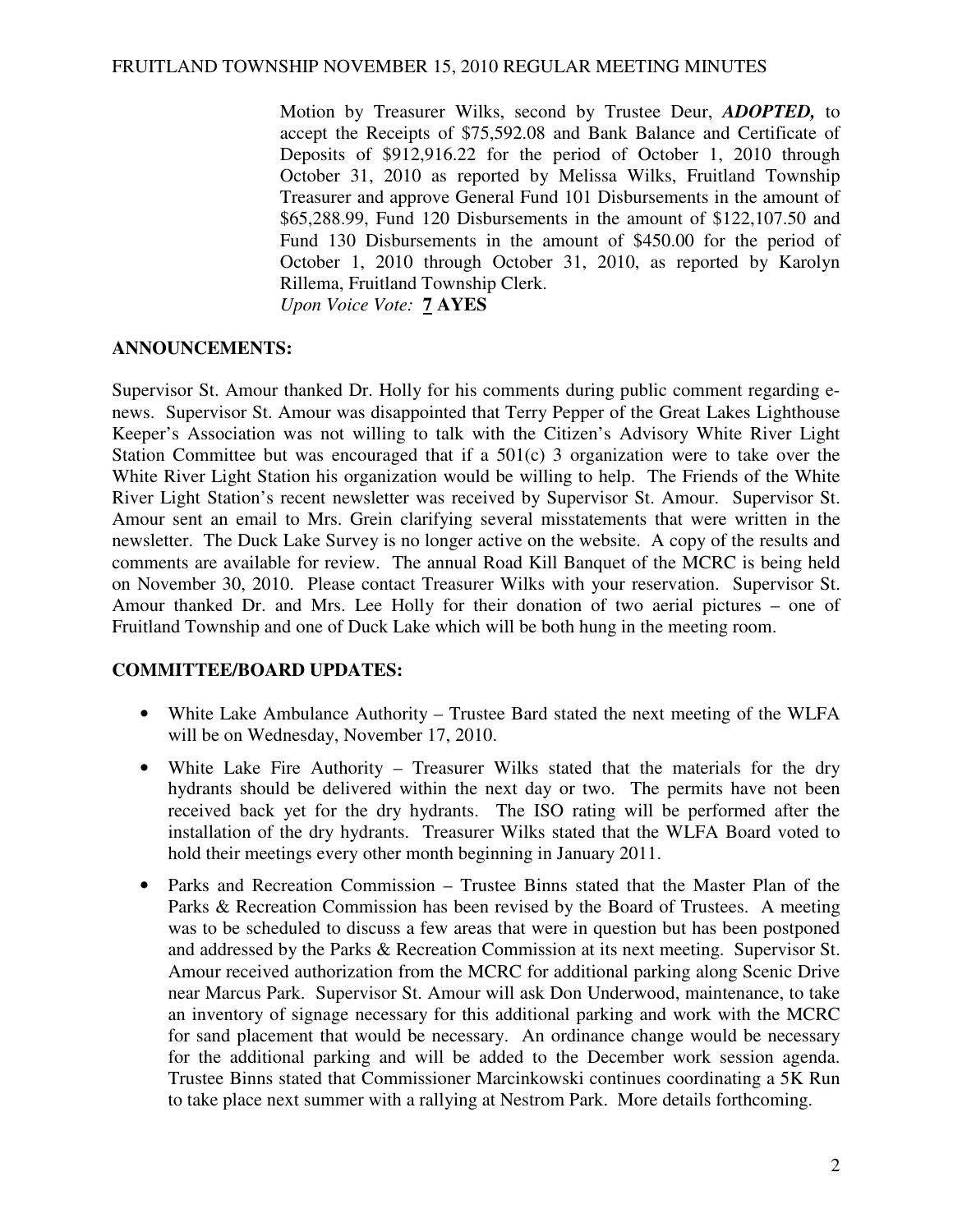• Planning Commission – Trustee Deur stated that a public hearing was held on November 3, 2010 and recommended the change in height requirements for accessory buildings on certain lot sizes.

> Motion by Trustee Deur, second by Clerk Rillema, *ADOPTED,* to accept the recommendation from the Planning Commission to change the maximum accessory building height language in Accessory Buildings and Uses, Section 3.08, Item G number 1 by deleting the word floor and replace with the word footprint and in number 2, increase maximum accessory building height for building footprint size less than 673 square feet from 16 feet to 22 feet and 673 to 1103 square feet from 20 feet to 24 feet and add the in various title descriptions.

# *Upon Voice Vote:* **7 AYES**

- Zoning Board of Appeals Clerk Rillema stated there was a meeting held on November 8, 2010 in which the applicant, HK Endeavors, of 6168 & 6188 Murray Road (61-06- 245-003-0003-00) asked for a recess to get further input from his neighboring properties. No discussion or criteria for the hearing was discussed. A January 2011 meeting will be held.
- Citizen's Advisory Wireless Committee Trustee Deur stated that discussion with Merit Network, Inc. resulted a meeting of last mile providers interested in providing service in Fruitland Township. The committee members will be tasked to make a grid of those petitions completed earlier in the year to supply the interested last mile providers with where the interest is in our township. It may take a couple of months to get feedback from those providers.
- Citizen's Advisory Residential Rental Committee Trustee Deur stated that a meeting with Steve Nagengast, Rod Siegel, our Building Official, and himself will be on Wednesday, November 17, 2010 to discuss enforcement, what to inspect and how complaints are to be received.
- Citizen's Advisory McMillan Road End Committee Supervisor St. Amour stated that this is a placeholder until year end. At the December work session, Supervisor St. Amour will develop a list of options going forward.
- Fred Meijer Berry Junction Rail Trail Supervisor St. Amour shared the MDOT press release stating that the MCRC will construct Phase I of the Fred Meijer Berry Junction Rail Trail. The Wege Foundation grant was denied and no information has been received from the Frey Foundation. The Enhancement grant agreement for MCRC with Dalton and Fruitland Townships needs to be signed for MCRC to be our engineer for Phase I.

 Motion by Supervisor St. Amour, second by Trustee Binns, *ADOPTED,* to instruct the Clerk and Supervisor to sign the Muskegon County Road Commission Enhancement Grant Agreement with Dalton and Fruitland Townships for the construction of a non-motorized pathway from Tyler Road in Dalton Township to White Lake Drive in Fruitland Township otherwise known as the Fred Meijer Berry Junction Rail Trail.

 *Roll Call Vote:* Trustee Bole **AYE**, Treasurer Wilks **AYE**, Clerk Rillema **AYE**, Trustee Binns **AYE**, Trustee Deur **AYE**, Trustee Bard **AYE**, Supervisor St. Amour **AYE**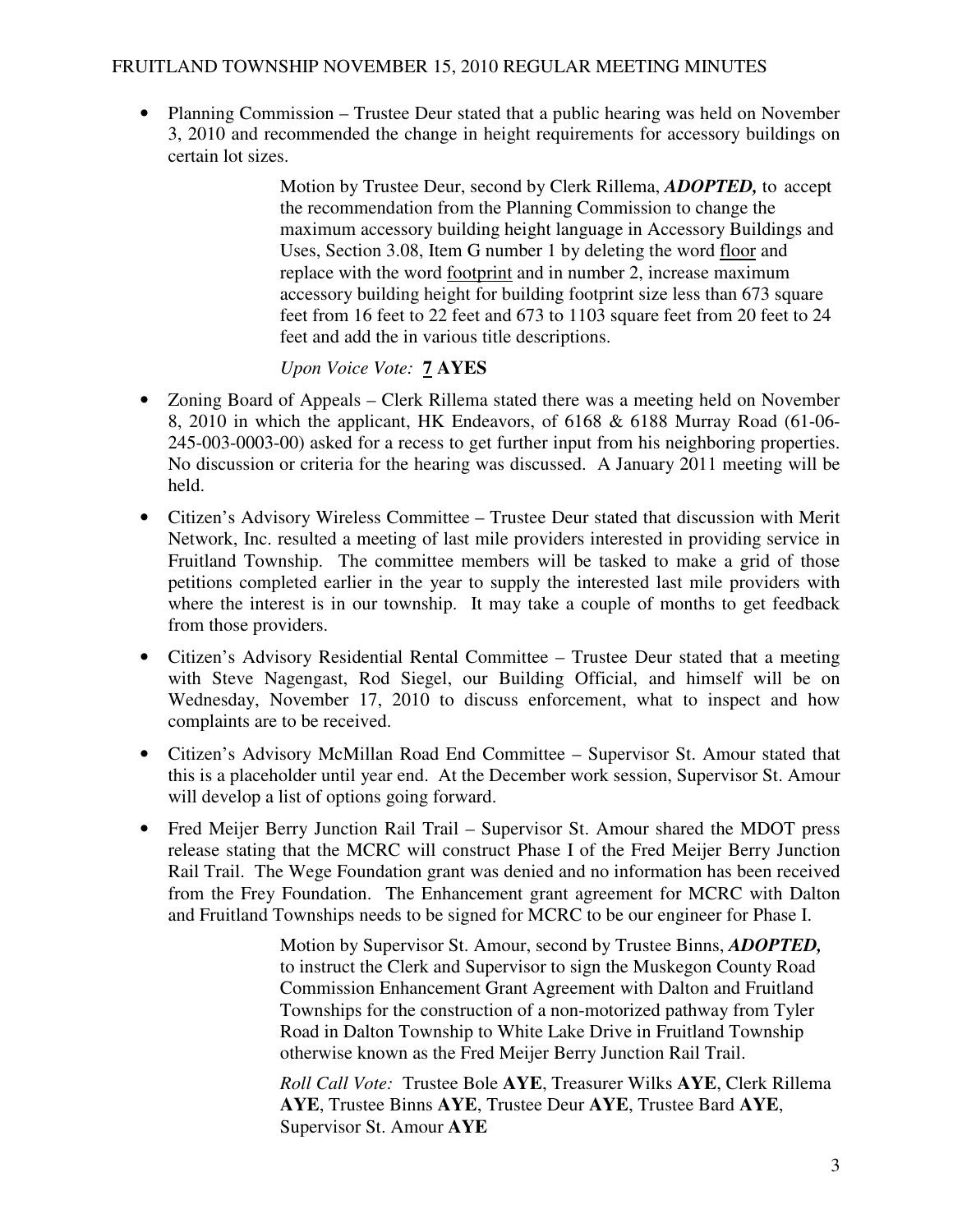• White River Light Station – Supervisor St. Amour stated that he emailed the members of the Citizens Advisory White River Light Station committee regarding the recent development of Terry Pepper not coming to a meeting. A 501(c) 3 organization has spoken to Supervisor St. Amour with interest in WRLS. Curator McDonnell reported that she is applying for a grant for the painting of all paintable exterior surfaces of the museum. During the winter months she will be reviewing and updating all deeds of donations/items on loan to the WRLS. Curator McDonnell is nearly completion of the inventory of gift shop items and will continue work with Treasurer Wilks on the WASP software for accuracy. Supervisor St. Amour shared with Curator McDonnell several advertising opportunities at low cost for future consideration. The suggestion from the Board of Trustees to install a security camera at the museum was also mentioned. Mr. Oscar Osbell, a Muskegon based film maker, taped the tour of the WRLS and will produce the DVD and have it ready for sale for the holiday season. Several fundraising ideas are being explored but the parking continues to be an issue at the WRLS. Curator McDonnell is nearly finished with the repainting of the shutters and has lilac and hillside pruning on her fall list of items to be completed before snowfall.

# **OLD BUSINESS:**

- 1. 5623 Murray Road Supervisor St. Amour stated that no word has been received to date from the Appellate Court.
- 2. Ordinance Enforcement Supervisor St. Amour stated that Ralph Meyers of 1490 W. Duck Lake Road was granted an adjournment and has until December 7, 2010 to have his property cleaned up. Supervisor St. Amour will inform Mrs. Pyle of 3350 Bard Road that removal of the boats is overdue. Mrs. Ball of 4540 Weber Road was ticketed for the excess junk violation and no court date has been set. Supervisor St. Amour received several complaints on this property.
- 3. Sale of Township Land Supervisor St. Amour stated that he has been in contact with Jamie Ladd of the Land Conservancy of West Michigan. A date will be scheduled for touring the property off Duck Lake Road, but may wait until after deer season to do so.

## **NEW BUSINESS:**

- 1. Hunting Ordinance (Lakewood Lots) Supervisor St. Amour asked the Board of Trustees if adding the Lakewood Lots into the Hunting Ordinance was an action to be changed. Majority of the Board felt that there were too many homes and not enough property to entertain such a change. No action will be taken at this time.
- 2. Policies & Procedures –

Computer Use Policy – the following resolution was presented:

#### **FRUITLAND TOWNSHIP RESOLUTION 2010-20 COMPUTER USE POLICY**

*WHEREAS*, the Fruitland Township Board wishes to adopt a policy for computer use, and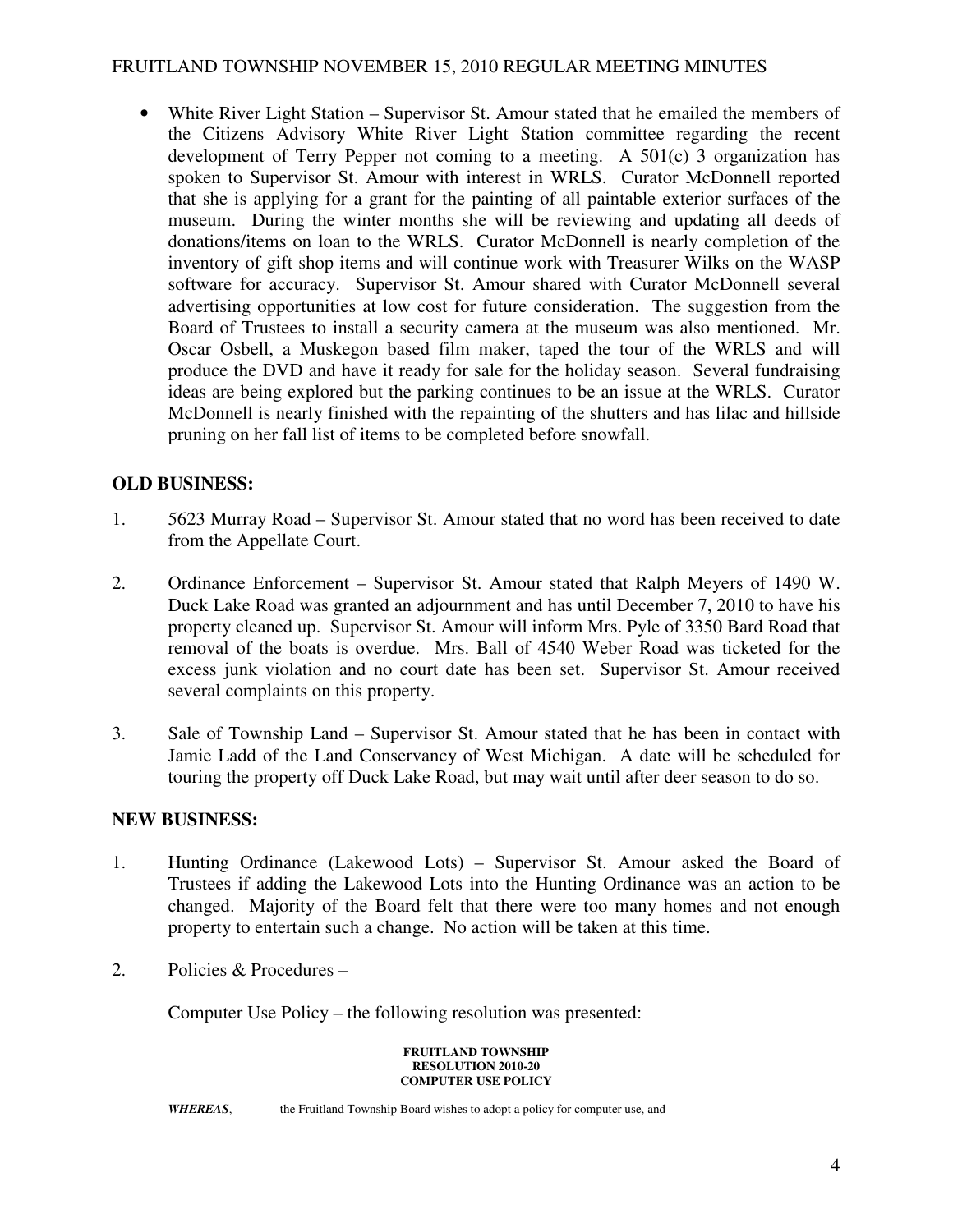- *WHEREAS*, the provisions of these guidelines shall apply to all employees of the Township of Fruitland, including those who are elected or those who are appointed, and
- **WHEREAS**, it is the intent of the Township to express its philosophy and set forth general principles when using electronic media and services, and
- *WHEREAS*, the computer use policy will be added to the Policies and Procedures in Section 5, item number 5.5(g)  *Computer Use Policy.*

 Motion by, Trustee Bole, second by Trustee Deur, *ADOPTED ,* Resolution 2010-20 to adopt the Fruitland Township Computer Use Policy.

 Upon a roll call vote, with all members present, the members voted as follows:  **"AYE": Trustee Bard, Trustee Deur, Trustee Binns, Clerk Rillema, Treasurer Wilks, Trustee Bole, Supervisor St. Amour "NAY": None "ABSENT": None**

 *BE IT RESOLVED THAT,* the Fruitland Township Computer Use Policy was adopted by the Board of Fruitland Township, at a regular meeting held Monday, November 15, 2010 at 7:00 PM.

> Karolyn Rillema, Clerk Township of Fruitland

Meritorious Conduct Policy – the following resolution was presented:

#### **FRUITLAND TOWNSHIP RESOLUTION 2010-21 MERITORIOUS CONDUCT POLICY**

- **WHEREAS**, the Fruitland Township Board wishes to adopt a policy for meritorious conduct, and
- *WHEREAS*, the provisions of this policy shall apply to all employees of the Township of Fruitland, and
- *WHEREAS*, it is the intent of the Township to have department heads bring to the attention of the township board any conduct of merit by any township employee, volunteer or appointed official that deserves recognition. The township board, at its discretion, shall recognize meritorious conduct through the adoption of a resolution of tribute or may grant an employee compensation time of up to five days to be used within a calendar year, and
- *WHEREAS*, the meritorious conduct policy will be added to the Policies and Procedures in Section 3, replacing 3.10 Employee Recognition.

 Motion by Trustee Deur, second by Trustee Binns, *ADOPTED,* Resolution 2010-21 to adopt the Fruitland Township Meritorious Conduct Policy.

 Upon a roll call vote, with all members present, the members voted as follows:  **"AYE": Trustee Bole, Treasurer Wilks, Clerk Rillema, Trustee Binns, Trustee Deur, Trustee Bard, Supervisor St. Amour "NAY": None "ABSENT": None**

 *BE IT RESOLVED THAT,* the Fruitland Township Meritorious Conduct Policy was adopted by the Board of Fruitland Township, at a regular meeting held Monday, November 15, 2010 at 7:00 PM.

> Karolyn Rillema, Clerk Township of Fruitland

3. Eagle Scout Shelving Project – Treasurer Wilks stated that she had Lowe's Home Improvement quote the material after discussion at the work session.

> Motion by Treasurer Wilks, second by Trustee Bole, *ADOPTED,* to authorize Treasurer Wilks to order the shelving material from Lowe's in the amount of \$538.34 for the building of shelves for the township hall basement. Labor will be provided by Zach Balzer to earn his Eagle Scout Award.